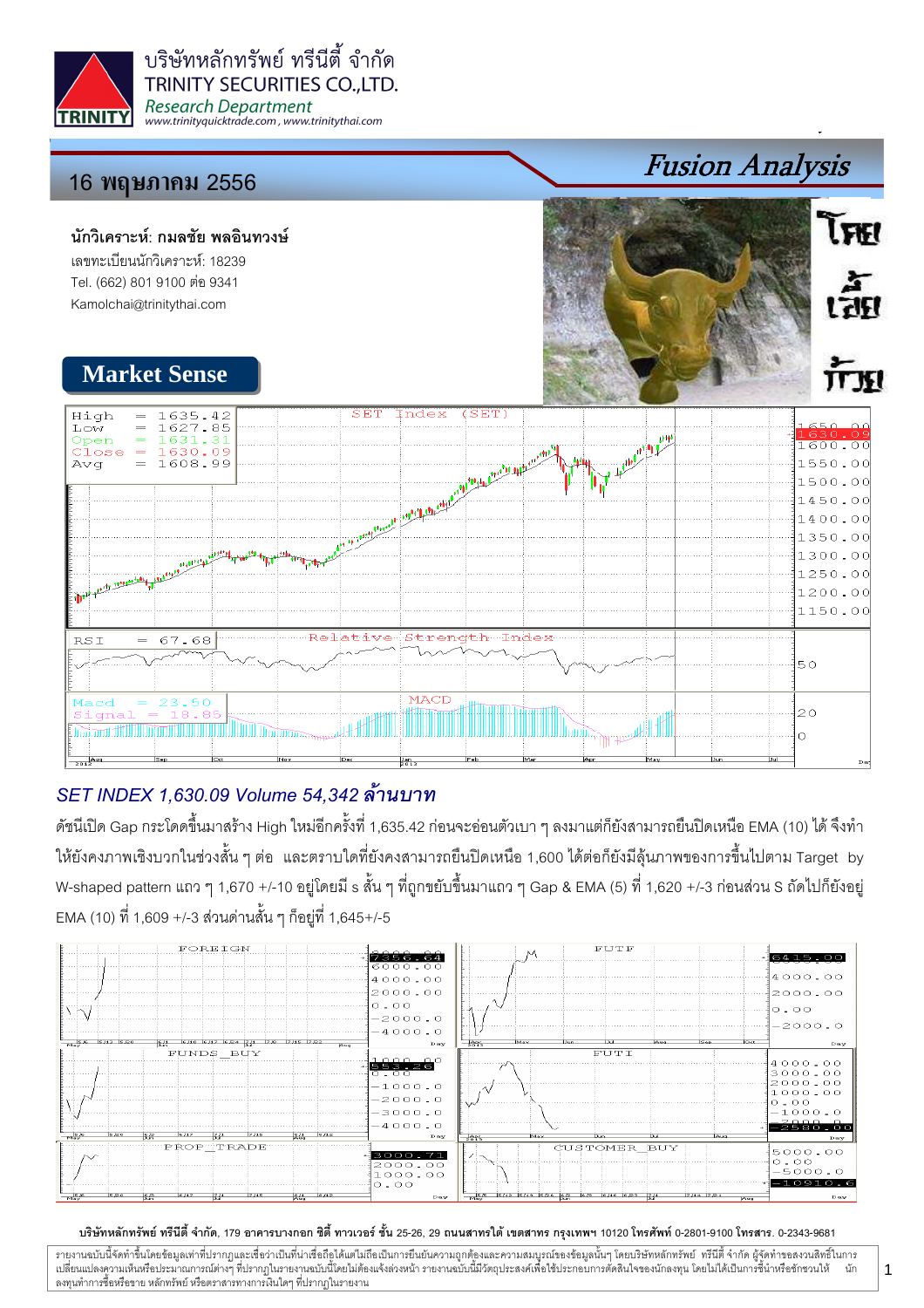

## SHORT-TERM TRADING



# ราคาสุ้นการทะลุกรอบไปตาม Uptrend channel ของตัวเองพร้อม Volume support อยู่ โดยเฉพาะหากไม่หลุดแนวรับที่ 9.0ลงมาก็จะดู OK ต่อ อีกทั้ง Indicator ระยะยาวก็ยังอยู่ใน ช่องสัญญาณเชิงบวกที่ทำให้ Trading ได้หากไม่ ถอยหลุด S ที่ให้ลงมา



## NTV | Trading buy | ปิด: 28.5 |แนวรับ: 28.25-27.5

แนวต้าน: 30.25-31.0

ราคาลุ้นการทะลุ Triangle pattern up with expanding volume โดยเฉพาะหากยืนปิดเหนือ 29. ได้อย่างมั่นคงก็จะดู OK ้อยู่ รวมทั้ง **Indicator** ระยะสั้นและยาวก็ยังอย่ใน ช่องสัญญาณเชิงบวกที่ทำให้ Trading ได้หากไม่ ถอยหลุด S ที่ให้ลงมา



#### บริษัทหลักทรัพย์ ทรีนีตี้ จำกัด, 179 อาคารบางกอก ซิตี้ ทาวเวอร์ ชั้น 25-26, 29 ถนนสาทรใต้ เตตสาห กรุงเทพฯ 10120 โทรศัพท์ 0-2801-9100 โทรสาร. 0-2343-9681

รายงานฉบับนี้จัดทำขึ้นโดยข้อมูลเท่าที่ปรากฏและเชื่อว่าเป็นที่มากขึ้นตั้งเป็นก็ตะบนการตารามสมบูรณ์ของข้อมูลนั้นๆ โดยบริษัทหลักทรัพย์ ทรีนี้ตี้จำกัด ผู้จัดทำขอสงวนสิทธิ์ในการ i เปลี่ยนแปลงความเห็นหรือประมาณการณ์ต่างๆ ที่ปรากฏในรายงานอบับนี้โดย การกระบบกันไม่ได้รับระบบการตัดสินใจของนักลงทุน โดยไม่ได้เป็นการขึ้นำหรือขักชวนให้ นัก ลงทุนทำการซื้อหรือขาย หลักทรัพย์ หรือตราสารทางการเงินใดๆ ที่ปรากฏในรายงาน